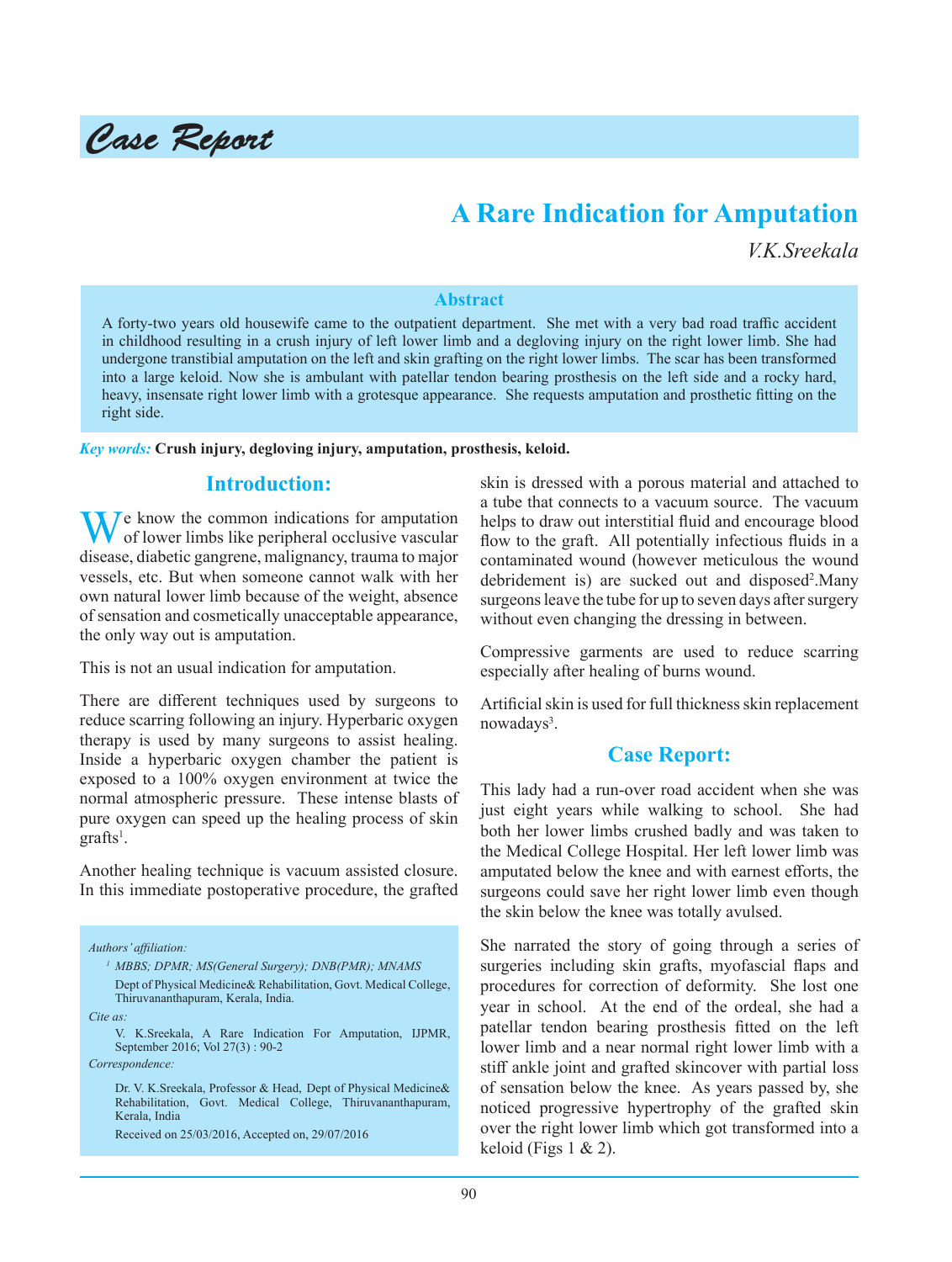

**Fig 1- Progressive Hypertrophy of the Grafted Skin with Keloid.**

Now she has a deformed right leg and foot which is very hard and heavy with no sensations. It is a hindrance to normal walking. She finds it hard to walk along irregular terrain and to negotiate stairs. Her right lower limb is worse than a prosthesis because of its weight and it is aesthetically unacceptable (Figs3  $\&$  4). Her request for amputation is justifiable.



**Fig 2 - Deformed Foot with Keloid Formation**

### **Discussion:**

All skin grafts leave scars. Full thickness grafts leave a less noticeable scar because they contain functional blood vessels. Split thickness grafts which lack sweat glands, hair follicles and blood vessels are discoloured and produce unsightly scarring especially if the person has a tendency to form keloids. They need to be moisturised frequently with creams to avoid dryness, scaling and scarring<sup>4</sup>.

In the reported case, as the wound was due to a runover accident on the road, it might have been infected and repeated grafting might have been done. This has resulted in abundant keloid like scar formation<sup>5</sup>.

Keloids do not regress with time; hypertrophied scars are not active six months after the injury. As time goes on they become flat, thin and pale<sup>6</sup>. Even though keloids and hypertrophied scar morphologically look alike



**Fig 3 - PTB Prosthesis on the Left and Huge and Heavy Right Lower Limb**



**Fig 4 - Posterior View of the Heel**